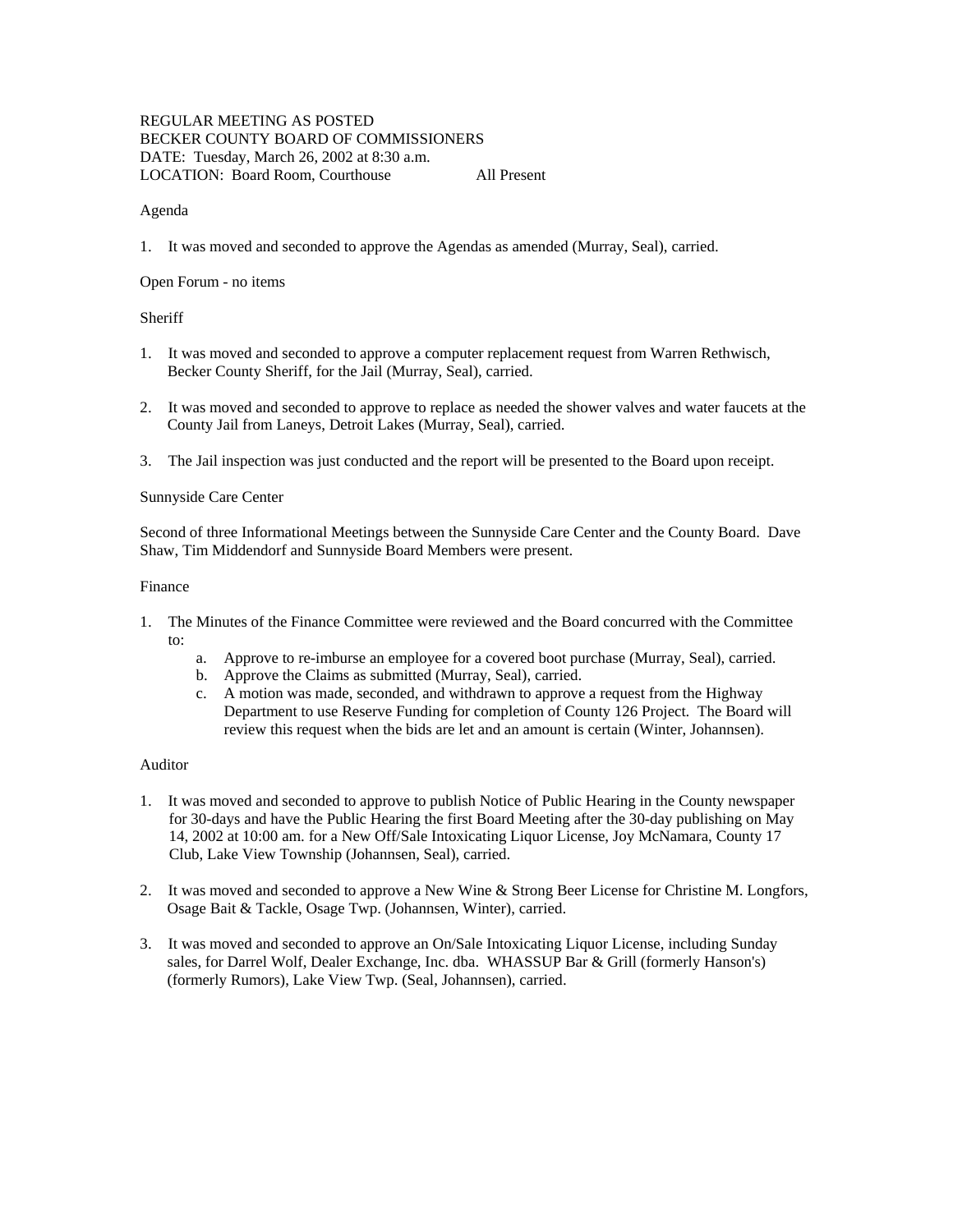#### Assessor

It was moved and seconded to approve the following Abatements (Murray, Seal), carried.

2001 Tax Payable

| Parcel #         | Twn/Cty     | Amount   | Reason                    |
|------------------|-------------|----------|---------------------------|
| 14.0012.000      | Hamden      | \$ 80.00 | <b>Exempt Parcel</b>      |
| 17.0011.000      | Lake Eunice | 39.00    | <b>Property Destroyed</b> |
| 17.8324.000      | Lake Eunice | 270.00   | <b>Assessment Error</b>   |
| 2002 Tax Payable |             |          |                           |

17.0011.000 Lake Eunice Tax Calc Property Destroyed

Closed Session

Human Resources - Closed Session for discussion of pending litigation or arbitration. The Becker County Attorney, Joe Evans, was present for the discussion. Open Session

- 1. It was moved and seconded to approve restitution for the litigant (Murray, Winter), carried.
- 2. It was moved and seconded to appoint Ryan L Tangen as the Becker County Treasurer, effective today, March 26, 2002. This appointment will run until January 1, 2003 (Seal, Murray), carried.

#### Highway

- 1. It was moved and seconded to approve the Highway Agenda as presented (Seal, Murray), carried.
- 2. Allotment Advance:
	- a. It was moved and seconded to pass Resolution No. DOH 03-02-27, approving the use of advances against the 2003 Municipal State Aid Construction Allotment account for approved County State Aid Highway Projects of Becker County and to authorize repayments from the following years accruals to the Municipal Construction Account of the County State Aid Highway Fund for the county (Murray, Seal), carried. Consent Agenda.
	- b. It was moved and seconded to pass Resolution No. DOH 03-02-28, approving the use of advances against the 2003 Regular State Aid Construction Allotment account for approved County State Aid Highway Projects of Becker County and to authorize repayments from the following years accruals to the Regular Construction Account of the County State Aid Highway Fund for the county (Murray, Seal), carried. Consent Agenda
- 3. It was moved and seconded to pass Resolution No. DOH 03-02-29, authorizing the County Engineer to hire a part-time Secretary/Receptionist, not to exceed 32 hours a week, through the process of advertising, testing, interviewing, and appointing the best and most qualified employee (Murray, Seal), carried. Consent Agenda.
- 4. It was moved and seconded to pass Resolution No. DOH 03-02-30, authorizing the County Engineer to hire a full-time Survey Crew Chief/Technician through the normal County policy process of advertise, interview and appoint the best and most qualified employee; and, if the position is filled internally within the Highway Department, the County Engineer is authorized to re-fill the created vacancy within the department (Seal, Johannsen), carried.
- 5. It was moved and seconded to pass Resolution No. DOH 03-02-31, authorizing the County Engineer to advertise and let Project C.P. 202-126-01 (Murray, Seal), carried. Consent Agenda.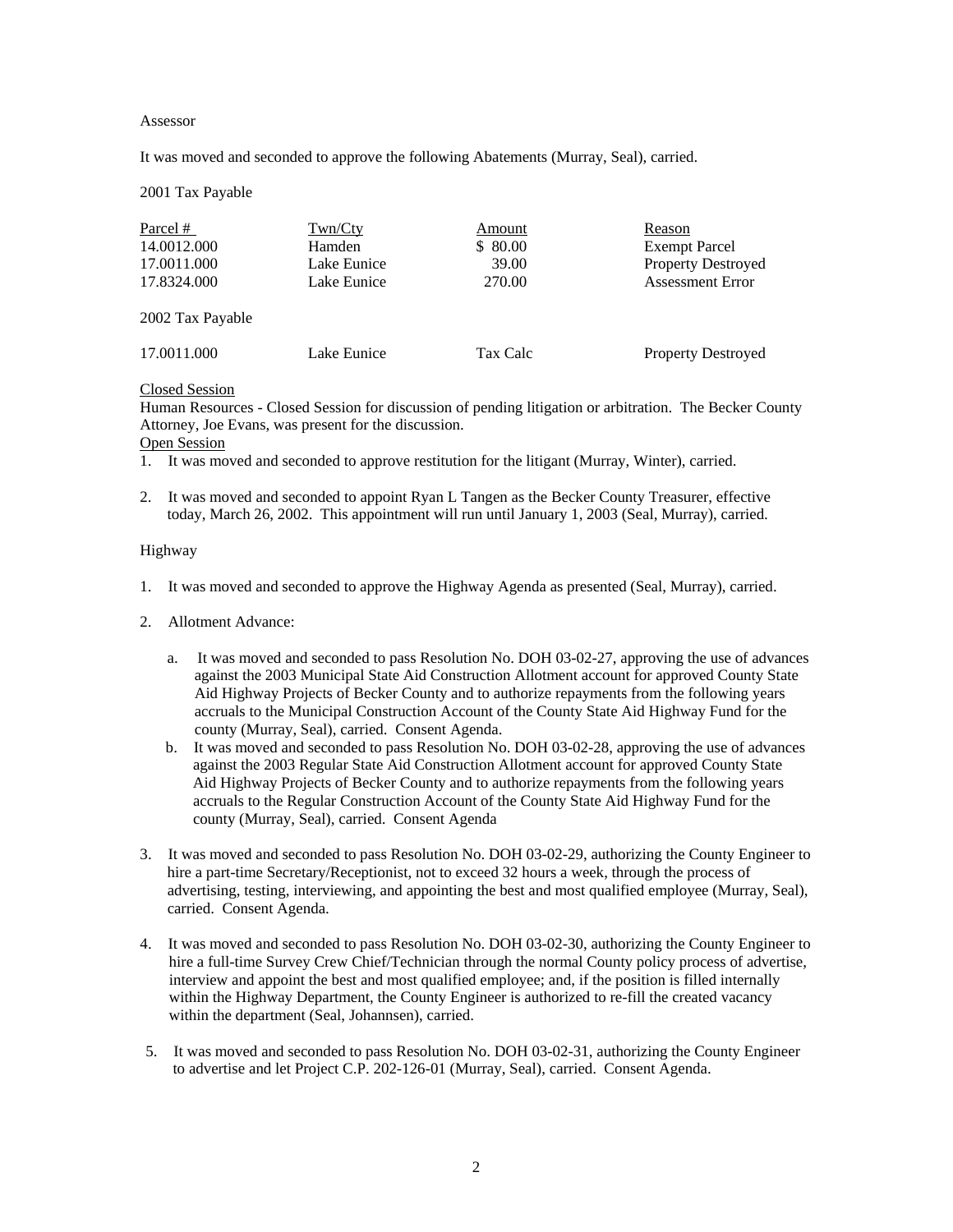#### Human Services

- 1. It was moved and seconded to approve the Agenda as presented (Murray, Seal), carried.
- 2. The Transit Claims were paid on the Consent Agenda (Murray, Seal), carried.
- 3. It was moved and seconded to approve to fill a vacancy for a Financial Supervisor who is retiring (Seal, Johannsen), carried.
- 4. It was moved and seconded to approve the Human Services Claims (Murray, Seal), carried.
- 5. It was moved and seconded to accept the Financial Assistance Applications (Murray, Johannsen), carried.

#### Commissioners

1. Reports & Correspondence: a. Meeting with Deb Zak, Extension Educator, Al Roder

### 2. Appointments:

- a. A letter was received to advertise for two positions on the Pelican River Watershed Board. Ginny Imholte, Position 3 and Robert Mullikin, Position 7. This will be advertised and brought back to the Board at the April 9, 2002 Board Meeting.
- b. It was moved and seconded to appoint Commissioner Seal and Commissioner Winter to review an Evaluation Form and Job Description for the County Administrator (Murray, Johannsen), carried.
- c. It was moved and seconded to appoint Commissioner Engebretson, Warren Rethwisch, County Sheriff, and Chip Lohmeier, NRM to a committee to meet with Hubbard County to review damage caused by the use of RTVs, motion was amended to include the Joe Evans, County Attorney and the committee may add to the committee as needed (Murray, Winter), carried.
- 3. Upcoming Meetings Commissioner attendance approved:
	- a. Tribal Council Meeting, May 8 10, 2002 at Grand Portage (Seal, Murray), carried.
	- b. NACo West Interstate Conference, May 22 23, 2002 at Billings, Montana (Murray, Winter, carried.
	- c. Environmental Education Clinic, April 25, 2002 from 9:30 to 4:15 at Maplelag (Seal, Murray), carried.
- 4. An e-mail and FAX were sent to AMC for delivery to the legislators in support of a change in the CSAH formula and the need for more money to maintain our transportation and transit systems.
- 5. A request from the FISH Committee to have an American Flag placed at the first floor entry-way was approved by Consensus.
- 6. It was moved and seconded to send a letter of congratulations to Senator Keith Langseth for receiving the Legislator of the Year Award (Murray, Winter), carried.
- 7. It was moved and seconded to send a Letter of Agreement to Larson-Peterson to go ahead with Phase II of the Dunton Locks Project subject to having Chip Lohmeier make sure the title is clear on the property and all land issues are resolved (Winter, Seal), carried.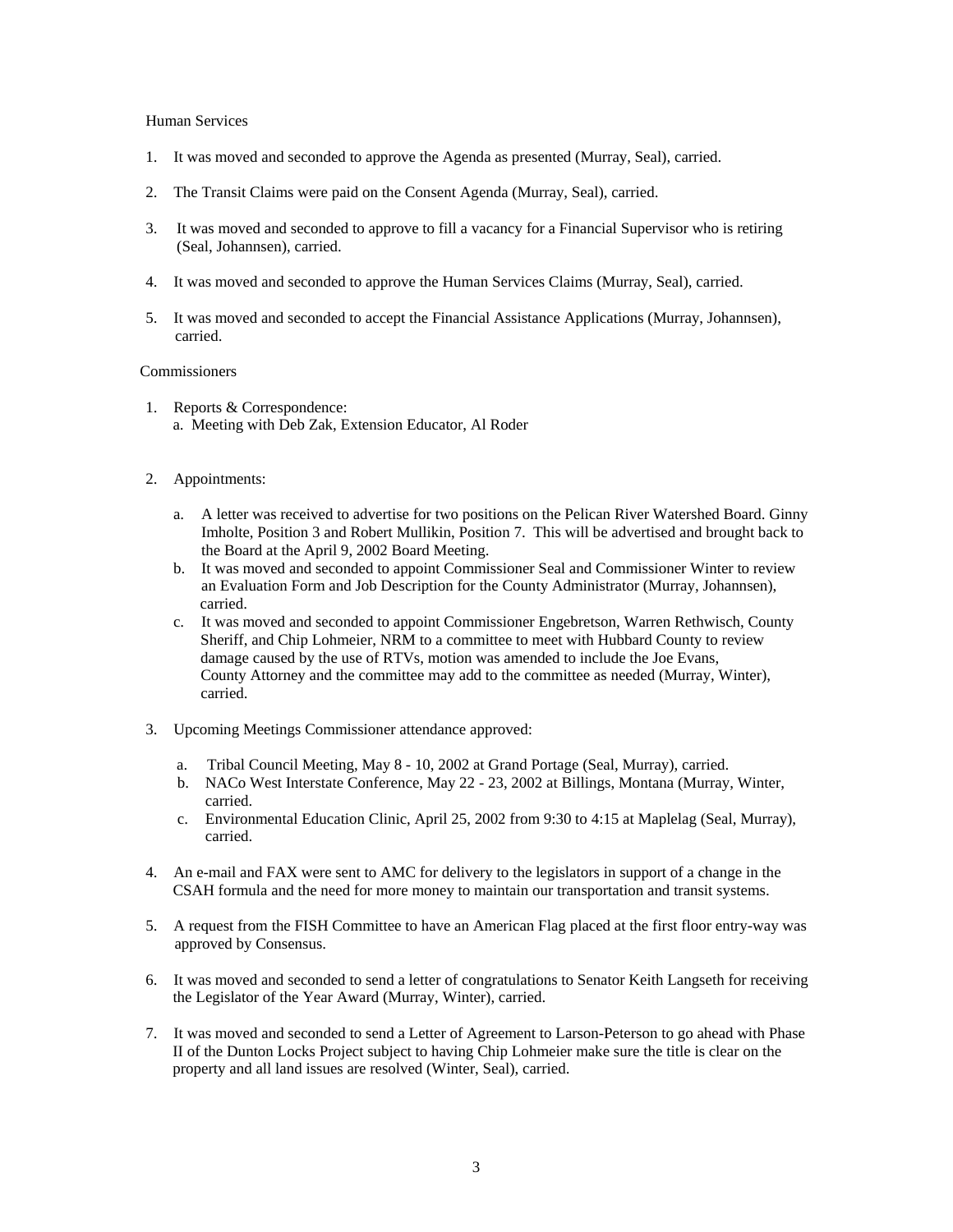- 8. It was moved and seconded to approve having Pro-West correct the points in the E-911 System as they GIS the Townships (Winter, Murray), carried.
- 9. County Coroner &County Surveyor: There was discussion on leaving these positions as elected or changing to appointed. The Board would like letters from the County Coroner and County Surveyor showing their preferences. This will be re-visited at a May Board Meeting.
- 10. Duane Wething invited the Board to visit the DL Airport as part of the June 11, Board Meeting, to tour the airport and for lunch.
- 11. It was moved and seconded to approve to have the Board Retreat for 2002 at Ruttgers, Brainerd, MN on May 6 - 7 (Seal, Murray), carried.

Environmental Services

- 1. It was moved and seconded to approve the Agenda as amended (Winter, Murray), carried.
- 2. It was moved and seconded to approve setting a license fee for recreational vehicles at \$75 per year for March 1 thru February 28. Licenses would be issued from the Environmental Services Department (Murray, Winter), Johannsen voting nay.
- 3. It was moved and seconded to appoint a Committee made up of appointees from Commissioner Districts and staff from the Environmental Services Office to address items of concern. This will be addressed again in 60-days (Seal, Murray), carried.
- 4. Minutes of the Planning Commission (PC) of March 19, 2002:
	- 1) First Order of Old Business: Jeff Aafedt. It was moved and seconded to concur with the findings of the PC to approve an application for a preliminary plat for 19 non-riparian lots and a change of zone from agricultural to residential based on the fact the application m eets the criteria of the Zoning Ordinance and Subdivision Ordinance and is compatible with the surrounding area (Murray, Johannsen), carried.
	- 2) First Order of New Business: Heidi Johnson. It was moved and seconded to concur with the findings of the PC to approve an application requesting a variance to install a chain link fence five feet high, Lake Eunice Twp. with the stipulation that the fence remains chain link and based on the fact the fence would provide a safer surrounding area and would not block the view of traffic (Johannsen, Murray), carried.
	- 3) Second Order of New Business: John & David Taves. It was moved and seconded to concur with the findings of the PC to approve an application requesting a Conditional Use Permit to use existing turkey barns as commercial storage and winterizing, welding and trailer repair in an agricultural zone, Lake View Tsp. (Johannsen, Murray), carried.
	- 4) Third Order of New Business: Michael Schlosser. It was moved and seconded to concur with the findings of the PC to approve an application requesting approval of a Certificate of Survey to split a 5.50 acre parcel into two parcels, Cormorant Twp.(Winter, Murray), carried.
	- 5) Fourth Order of New Business: Allen Bergquist. Application requesting a Conditional Use Permit is tabled for 60 days.
	- 6) Fifth Order of New Business: Tim & Jeanie Teiken. It was moved and seconded to concur with the findings of the PC to approve an application requesting approval of a preliminary plat consisting of 21 lots and a change of zone from agricultural to residential, Burlington Twp. based on the fact that the plat does meet the criteria of the Zoning Ordinance and Subdivision Ordinance and is not detrimental to the surrounding area. Stipulation that Lot  $3 \&$  Lot  $4$ , Block 1 be combined as one lot to eliminate the need for an access from County Rd. 29 to Lot 3, Block 1 (Seal, Johannsen) carried.